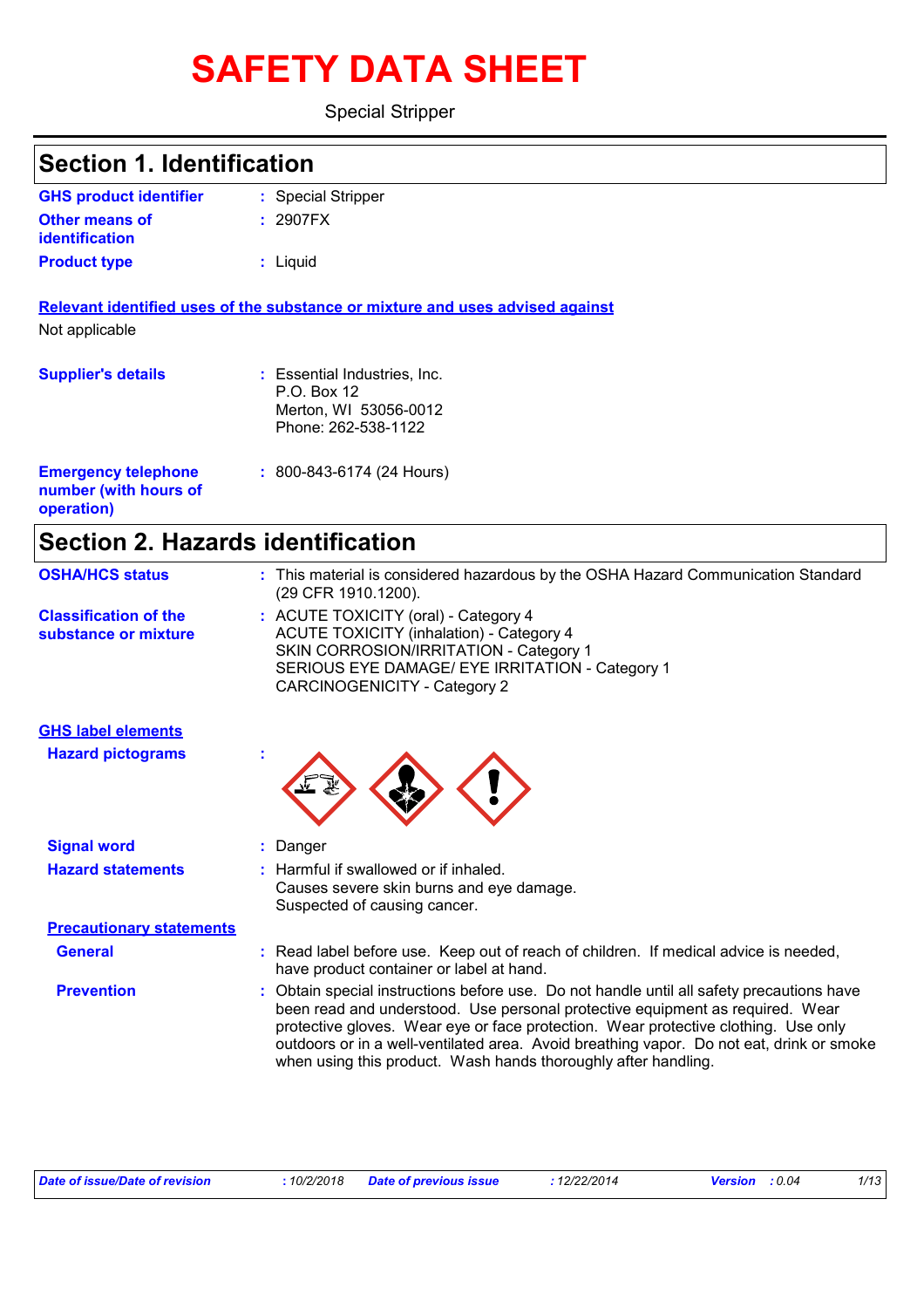### **Section 2. Hazards identification**

| <b>Response</b>                            | : IF exposed or concerned: Get medical attention. IF INHALED: Remove victim to fresh<br>air and keep at rest in a position comfortable for breathing. Immediately call a POISON<br>CENTER or physician. IF SWALLOWED: Immediately call a POISON CENTER or<br>physician. Rinse mouth. Do NOT induce vomiting. IF ON SKIN (or hair): Take off<br>immediately all contaminated clothing. Rinse skin with water or shower. Wash<br>contaminated clothing before reuse. Immediately call a POISON CENTER or physician.<br>IF IN EYES: Rinse cautiously with water for several minutes. Remove contact lenses, if<br>present and easy to do. Continue rinsing. Immediately call a POISON CENTER or<br>physician. |
|--------------------------------------------|------------------------------------------------------------------------------------------------------------------------------------------------------------------------------------------------------------------------------------------------------------------------------------------------------------------------------------------------------------------------------------------------------------------------------------------------------------------------------------------------------------------------------------------------------------------------------------------------------------------------------------------------------------------------------------------------------------|
| <b>Storage</b>                             | : Store locked up.                                                                                                                                                                                                                                                                                                                                                                                                                                                                                                                                                                                                                                                                                         |
| <b>Disposal</b>                            | : Dispose of contents and container in accordance with all local, regional, national and<br>international regulations.                                                                                                                                                                                                                                                                                                                                                                                                                                                                                                                                                                                     |
| <b>Hazards not otherwise</b><br>classified | : None known.                                                                                                                                                                                                                                                                                                                                                                                                                                                                                                                                                                                                                                                                                              |

### **Section 3. Composition/information on ingredients**

| <b>Substance/mixture</b> | : Mixture       |
|--------------------------|-----------------|
| Other means of           | : Not available |
| <b>identification</b>    |                 |

#### **CAS number/other identifiers**

| <b>CAS number</b>          | : Not applicable |               |                   |
|----------------------------|------------------|---------------|-------------------|
| <b>Product code</b>        | : 2907FX         |               |                   |
| Ingredient name            |                  | $\frac{9}{6}$ | <b>CAS number</b> |
| Benzyl alcohol             |                  | 160 - 100     | 100-51-6          |
| 12-aminoethanol            |                  | 10 - 30       | 141-43-5          |
| Coconut oil diethanolamide |                  | $5 - 10$      | 68603-42-9        |
| <b>I</b> Diethanolamine    |                  | IO - 1        | 111-42-2          |

Any concentration shown as a range is to protect confidentiality or is due to batch variation.

**There are no additional ingredients present which, within the current knowledge of the supplier and in the concentrations applicable, are classified as hazardous to health or the environment and hence require reporting in this section.**

**Occupational exposure limits, if available, are listed in Section 8.**

### **Section 4. First aid measures**

#### **Description of necessary first aid measures**

| <b>Eye contact</b> | : Get medical attention immediately. Call a poison center or physician. Immediately flush<br>eyes with plenty of water, occasionally lifting the upper and lower eyelids. Check for and<br>remove any contact lenses. Continue to rinse for at least 10 minutes. Chemical burns<br>must be treated promptly by a physician.                                                                                                                                                                                                                                                                                                                                                                                                                                                                                                                                                                                  |
|--------------------|--------------------------------------------------------------------------------------------------------------------------------------------------------------------------------------------------------------------------------------------------------------------------------------------------------------------------------------------------------------------------------------------------------------------------------------------------------------------------------------------------------------------------------------------------------------------------------------------------------------------------------------------------------------------------------------------------------------------------------------------------------------------------------------------------------------------------------------------------------------------------------------------------------------|
| <b>Inhalation</b>  | : Get medical attention immediately. Call a poison center or physician. Remove victim to<br>fresh air and keep at rest in a position comfortable for breathing. If it is suspected that<br>fumes are still present, the rescuer should wear an appropriate mask or self-contained<br>breathing apparatus. If not breathing, if breathing is irregular or if respiratory arrest<br>occurs, provide artificial respiration or oxygen by trained personnel. It may be<br>dangerous to the person providing aid to give mouth-to-mouth resuscitation. If<br>unconscious, place in recovery position and get medical attention immediately. Maintain<br>an open airway. Loosen tight clothing such as a collar, tie, belt or waistband. In case of<br>inhalation of decomposition products in a fire, symptoms may be delayed. The exposed<br>person may need to be kept under medical surveillance for 48 hours. |

| Date of issue/Date of revision | : 10/2/2018 Date of previous issue | : 12/22/2014 | <b>Version</b> : 0.04 | 2/13 |
|--------------------------------|------------------------------------|--------------|-----------------------|------|
|--------------------------------|------------------------------------|--------------|-----------------------|------|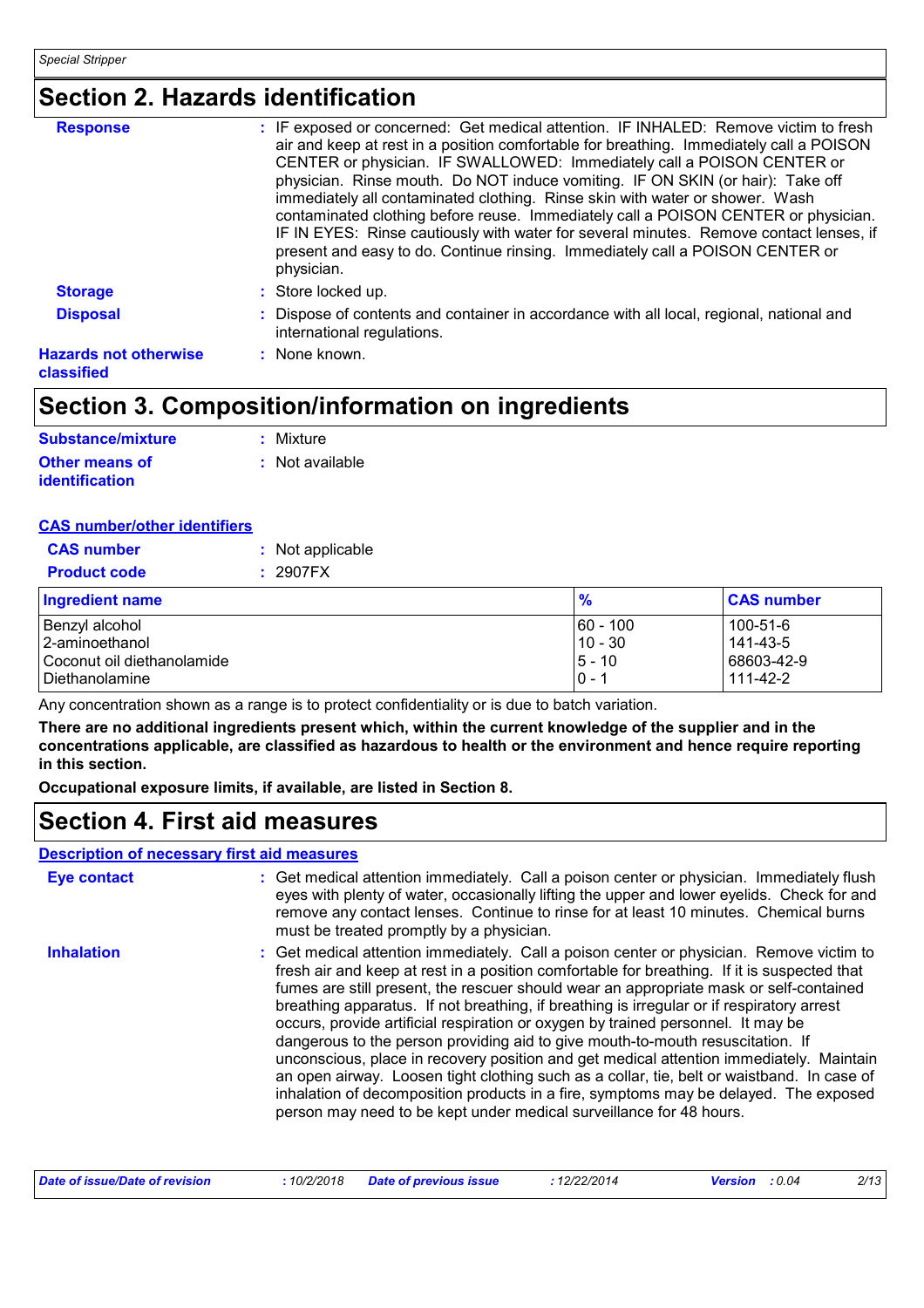## **Section 4. First aid measures**

| <b>Skin contact</b> | : Get medical attention immediately. Call a poison center or physician. Flush<br>contaminated skin with plenty of water. Remove contaminated clothing and shoes.<br>Wash contaminated clothing thoroughly with water before removing it, or wear gloves.<br>Continue to rinse for at least 10 minutes. Chemical burns must be treated promptly by a<br>physician. Wash clothing before reuse. Clean shoes thoroughly before reuse.                                                                                                                                                                                                                                                                                                                                                                                                                                                  |
|---------------------|-------------------------------------------------------------------------------------------------------------------------------------------------------------------------------------------------------------------------------------------------------------------------------------------------------------------------------------------------------------------------------------------------------------------------------------------------------------------------------------------------------------------------------------------------------------------------------------------------------------------------------------------------------------------------------------------------------------------------------------------------------------------------------------------------------------------------------------------------------------------------------------|
| <b>Ingestion</b>    | : Get medical attention immediately. Call a poison center or physician. Wash out mouth<br>with water. Remove dentures if any. Remove victim to fresh air and keep at rest in a<br>position comfortable for breathing. If material has been swallowed and the exposed<br>person is conscious, give small quantities of water to drink. Stop if the exposed person<br>feels sick as vomiting may be dangerous. Do not induce vomiting unless directed to do<br>so by medical personnel. If vomiting occurs, the head should be kept low so that vomit<br>does not enter the lungs. Chemical burns must be treated promptly by a physician.<br>Never give anything by mouth to an unconscious person. If unconscious, place in<br>recovery position and get medical attention immediately. Maintain an open airway.<br>Loosen tight clothing such as a collar, tie, belt or waistband. |

#### **Most important symptoms/effects, acute and delayed**

| <b>Potential acute health effects</b> |                                                                                                                                                                                                                                                                                                                                                                                                                 |
|---------------------------------------|-----------------------------------------------------------------------------------------------------------------------------------------------------------------------------------------------------------------------------------------------------------------------------------------------------------------------------------------------------------------------------------------------------------------|
| <b>Eye contact</b>                    | : Causes serious eye damage.                                                                                                                                                                                                                                                                                                                                                                                    |
| <b>Inhalation</b>                     | : Harmful if inhaled. May give off gas, vapor or dust that is very irritating or corrosive to<br>the respiratory system. Exposure to decomposition products may cause a health<br>hazard. Serious effects may be delayed following exposure.                                                                                                                                                                    |
| <b>Skin contact</b>                   | : Causes severe burns.                                                                                                                                                                                                                                                                                                                                                                                          |
| <b>Ingestion</b>                      | : Harmful if swallowed. May cause burns to mouth, throat and stomach.                                                                                                                                                                                                                                                                                                                                           |
| <b>Over-exposure signs/symptoms</b>   |                                                                                                                                                                                                                                                                                                                                                                                                                 |
| <b>Eye contact</b>                    | : Adverse symptoms may include the following:<br>pain<br>watering<br>redness                                                                                                                                                                                                                                                                                                                                    |
| <b>Inhalation</b>                     | : No specific data.                                                                                                                                                                                                                                                                                                                                                                                             |
| <b>Skin contact</b>                   | : Adverse symptoms may include the following:<br>pain or irritation<br>redness<br>blistering may occur                                                                                                                                                                                                                                                                                                          |
| <b>Ingestion</b>                      | : Adverse symptoms may include the following:<br>stomach pains                                                                                                                                                                                                                                                                                                                                                  |
|                                       | Indication of immediate medical attention and special treatment needed, if necessary                                                                                                                                                                                                                                                                                                                            |
| <b>Notes to physician</b>             | : In case of inhalation of decomposition products in a fire, symptoms may be delayed.<br>The exposed person may need to be kept under medical surveillance for 48 hours.                                                                                                                                                                                                                                        |
| <b>Specific treatments</b>            | : No specific treatment.                                                                                                                                                                                                                                                                                                                                                                                        |
| <b>Protection of first-aiders</b>     | : No action shall be taken involving any personal risk or without suitable training. If it is<br>suspected that fumes are still present, the rescuer should wear an appropriate mask or<br>self-contained breathing apparatus. It may be dangerous to the person providing aid to<br>give mouth-to-mouth resuscitation. Wash contaminated clothing thoroughly with water<br>before removing it, or wear gloves. |

**See toxicological information (section 8)**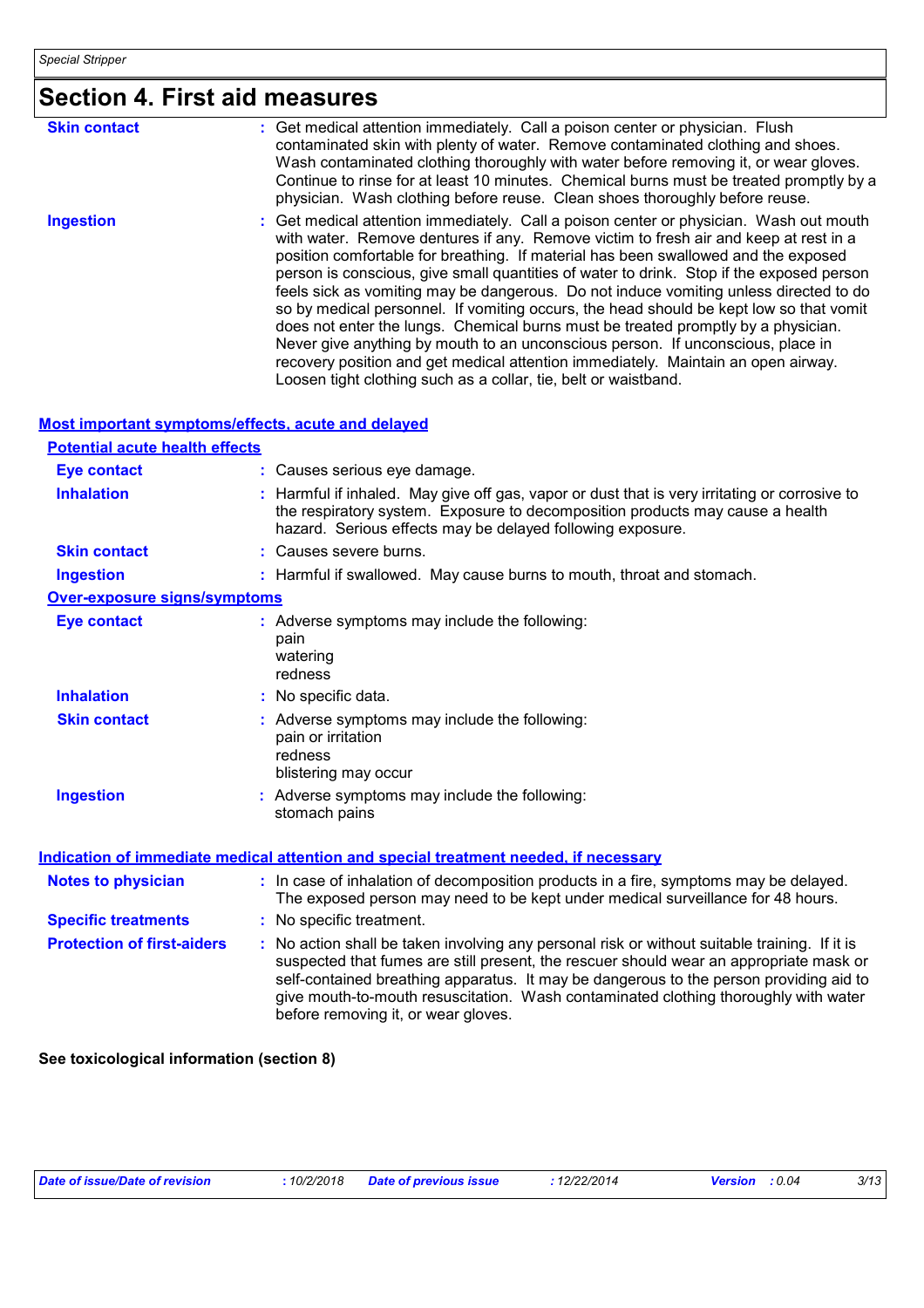## **Section 5. Fire-fighting measures**

| <b>Extinguishing media</b>                               |                                                                                                                                                                                                     |
|----------------------------------------------------------|-----------------------------------------------------------------------------------------------------------------------------------------------------------------------------------------------------|
| <b>Suitable extinguishing</b><br>media                   | : Use an extinguishing agent suitable for the surrounding fire.                                                                                                                                     |
| <b>Unsuitable extinguishing</b><br>media                 | : None known.                                                                                                                                                                                       |
| <b>Specific hazards arising</b><br>from the chemical     | : In a fire or if heated, a pressure increase will occur and the container may burst.                                                                                                               |
| <b>Hazardous thermal</b><br>decomposition products       | Decomposition products may include the following materials:<br>carbon dioxide<br>carbon monoxide<br>nitrogen oxides                                                                                 |
| <b>Special protective actions</b><br>for fire-fighters   | : Promptly isolate the scene by removing all persons from the vicinity of the incident if<br>there is a fire. No action shall be taken involving any personal risk or without suitable<br>training. |
| <b>Special protective</b><br>equipment for fire-fighters | Fire-fighters should wear appropriate protective equipment and self-contained breathing<br>apparatus (SCBA) with a full face-piece operated in positive pressure mode.                              |

### **Section 6. Accidental release measures**

| <b>Personal precautions, protective equipment and emergency procedures</b> |  |                                                                                                                                                                                                                                                                                                                                                                                                                                                                                                                                                                                                                                                                                                            |
|----------------------------------------------------------------------------|--|------------------------------------------------------------------------------------------------------------------------------------------------------------------------------------------------------------------------------------------------------------------------------------------------------------------------------------------------------------------------------------------------------------------------------------------------------------------------------------------------------------------------------------------------------------------------------------------------------------------------------------------------------------------------------------------------------------|
| For non-emergency<br>personnel                                             |  | : No action shall be taken involving any personal risk or without suitable training.<br>Evacuate surrounding areas. Keep unnecessary and unprotected personnel from<br>entering. Do not touch or walk through spilled material. Do not breathe vapor or mist.<br>Provide adequate ventilation. Wear appropriate respirator when ventilation is<br>inadequate. Put on appropriate personal protective equipment.                                                                                                                                                                                                                                                                                            |
| For emergency responders                                                   |  | : If specialized clothing is required to deal with the spillage, take note of any information in<br>Section 8 on suitable and unsuitable materials. See also the information in "For non-<br>emergency personnel".                                                                                                                                                                                                                                                                                                                                                                                                                                                                                         |
| <b>Environmental precautions</b>                                           |  | : Avoid dispersal of spilled material and runoff and contact with soil, waterways, drains<br>and sewers. Inform the relevant authorities if the product has caused environmental<br>pollution (sewers, waterways, soil or air).                                                                                                                                                                                                                                                                                                                                                                                                                                                                            |
| <b>Methods and materials for containment and cleaning up</b>               |  |                                                                                                                                                                                                                                                                                                                                                                                                                                                                                                                                                                                                                                                                                                            |
| <b>Small spill</b>                                                         |  | : Stop leak if without risk. Move containers from spill area. Dilute with water and mop up<br>if water-soluble. Alternatively, or if water-insoluble, absorb with an inert dry material and<br>place in an appropriate waste disposal container. Dispose of via a licensed waste<br>disposal contractor.                                                                                                                                                                                                                                                                                                                                                                                                   |
| <b>Large spill</b>                                                         |  | Stop leak if without risk. Move containers from spill area. Approach release from<br>upwind. Prevent entry into sewers, water courses, basements or confined areas. Wash<br>spillages into an effluent treatment plant or proceed as follows. Contain and collect<br>spillage with non-combustible, absorbent material e.g. sand, earth, vermiculite or<br>diatomaceous earth and place in container for disposal according to local regulations<br>(see Section 13). Dispose of via a licensed waste disposal contractor. Contaminated<br>absorbent material may pose the same hazard as the spilled product. Note: see<br>Section 1 for emergency contact information and Section 13 for waste disposal. |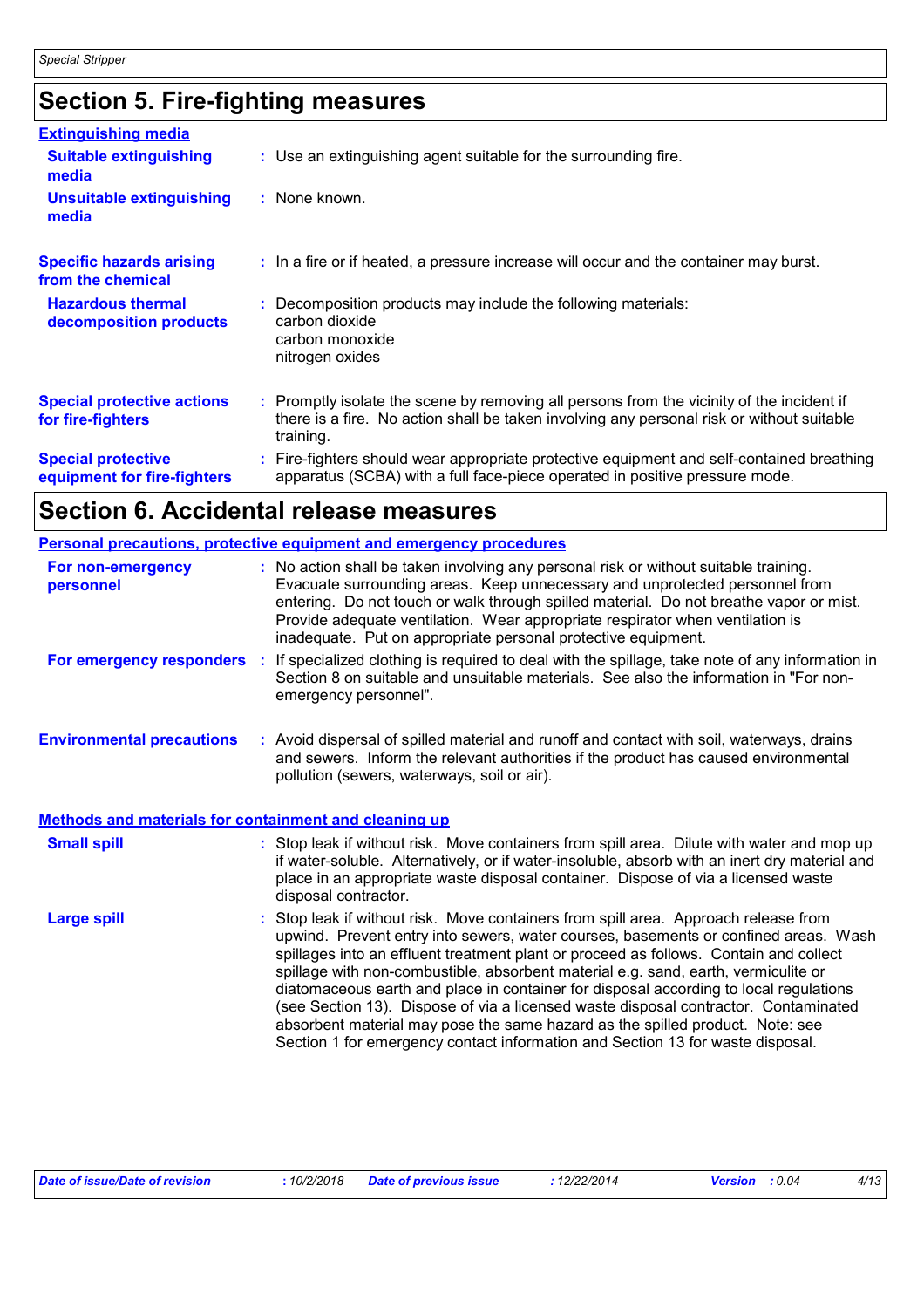## **Section 7. Handling and storage**

| <b>Precautions for safe handling</b>                                             |                                                                                                                                                                                                                                                                                                                                                                                                                                                                                                                                                                                                                                        |
|----------------------------------------------------------------------------------|----------------------------------------------------------------------------------------------------------------------------------------------------------------------------------------------------------------------------------------------------------------------------------------------------------------------------------------------------------------------------------------------------------------------------------------------------------------------------------------------------------------------------------------------------------------------------------------------------------------------------------------|
| <b>Protective measures</b>                                                       | : Put on appropriate personal protective equipment (see Section 8). Avoid exposure -<br>obtain special instructions before use. Do not handle until all safety precautions have<br>been read and understood. Do not get in eyes or on skin or clothing. Do not breathe<br>vapor or mist. Do not ingest. Use only with adequate ventilation. Wear appropriate<br>respirator when ventilation is inadequate. Keep in the original container or an approved<br>alternative made from a compatible material, kept tightly closed when not in use. Empty<br>containers retain product residue and can be hazardous. Do not reuse container. |
| <b>Advice on general</b><br>occupational hygiene                                 | : Eating, drinking and smoking should be prohibited in areas where this material is<br>handled, stored and processed. Workers should wash hands and face before eating,<br>drinking and smoking. Remove contaminated clothing and protective equipment before<br>entering eating areas. See also Section 8 for additional information on hygiene<br>measures.                                                                                                                                                                                                                                                                          |
| <b>Conditions for safe storage,</b><br>including any<br><b>incompatibilities</b> | : Store in accordance with local regulations. Store in original container protected from<br>direct sunlight in a dry, cool and well-ventilated area, away from incompatible materials<br>and food and drink. Store locked up. Keep container tightly closed and sealed until<br>ready for use. Containers that have been opened must be carefully resealed and kept<br>upright to prevent leakage. Do not store in unlabeled containers. Use appropriate<br>containment to avoid environmental contamination.                                                                                                                          |

### **Section 8. Exposure controls/personal protection**

### **Control parameters**

#### **Occupational exposure limits**

| <b>Ingredient name</b>         |            |                               | <b>Exposure limits</b>                                         |      |
|--------------------------------|------------|-------------------------------|----------------------------------------------------------------|------|
| Benzyl alcohol                 |            |                               | AIHA WEEL (United States, 10/2011).                            |      |
| 2-aminoethanol                 |            |                               | TWA: 10 ppm 8 hours.<br>ACGIH TLV (United States, 6/2013).     |      |
|                                |            |                               | TWA: 3 ppm 8 hours.                                            |      |
|                                |            |                               | TWA: 7.5 mg/m <sup>3</sup> 8 hours.<br>STEL: 6 ppm 15 minutes. |      |
|                                |            |                               | STEL: 15 mg/m <sup>3</sup> 15 minutes.                         |      |
|                                |            |                               | OSHA PEL 1989 (United States, 3/1989).                         |      |
|                                |            |                               | TWA: 3 ppm 8 hours.                                            |      |
|                                |            |                               | TWA: 8 mg/m <sup>3</sup> 8 hours.                              |      |
|                                |            |                               | STEL: 6 ppm 15 minutes.                                        |      |
|                                |            |                               | STEL: 15 mg/m <sup>3</sup> 15 minutes.                         |      |
|                                |            |                               | NIOSH REL (United States, 10/2013).<br>TWA: 3 ppm 10 hours.    |      |
|                                |            |                               | TWA: $8 \text{ mg/m}^3$ 10 hours.                              |      |
|                                |            |                               | STEL: 6 ppm 15 minutes.                                        |      |
|                                |            |                               | STEL: 15 mg/m <sup>3</sup> 15 minutes.                         |      |
|                                |            |                               | OSHA PEL (United States, 2/2013).                              |      |
|                                |            |                               | TWA: 3 ppm 8 hours.                                            |      |
|                                |            |                               | TWA: 6 mg/m <sup>3</sup> 8 hours.                              |      |
| Diethanolamine                 |            |                               | OSHA PEL 1989 (United States, 3/1989).                         |      |
|                                |            |                               | TWA: 3 ppm 8 hours.                                            |      |
|                                |            |                               | TWA: $15 \text{ mg/m}^3$ 8 hours.                              |      |
|                                |            |                               | NIOSH REL (United States, 10/2013).<br>TWA: 3 ppm 10 hours.    |      |
|                                |            |                               | TWA: $15 \text{ mg/m}^3$ 10 hours.                             |      |
|                                |            |                               | <b>ACGIH TLV (United States, 6/2013).</b>                      |      |
|                                |            |                               | Absorbed through skin.                                         |      |
|                                |            |                               | TWA: 1 mg/m <sup>3</sup> 8 hours. Form: Inhalable              |      |
| Date of issue/Date of revision | :10/2/2018 | <b>Date of previous issue</b> | : 12/22/2014<br>Version : 0.04                                 | 5/13 |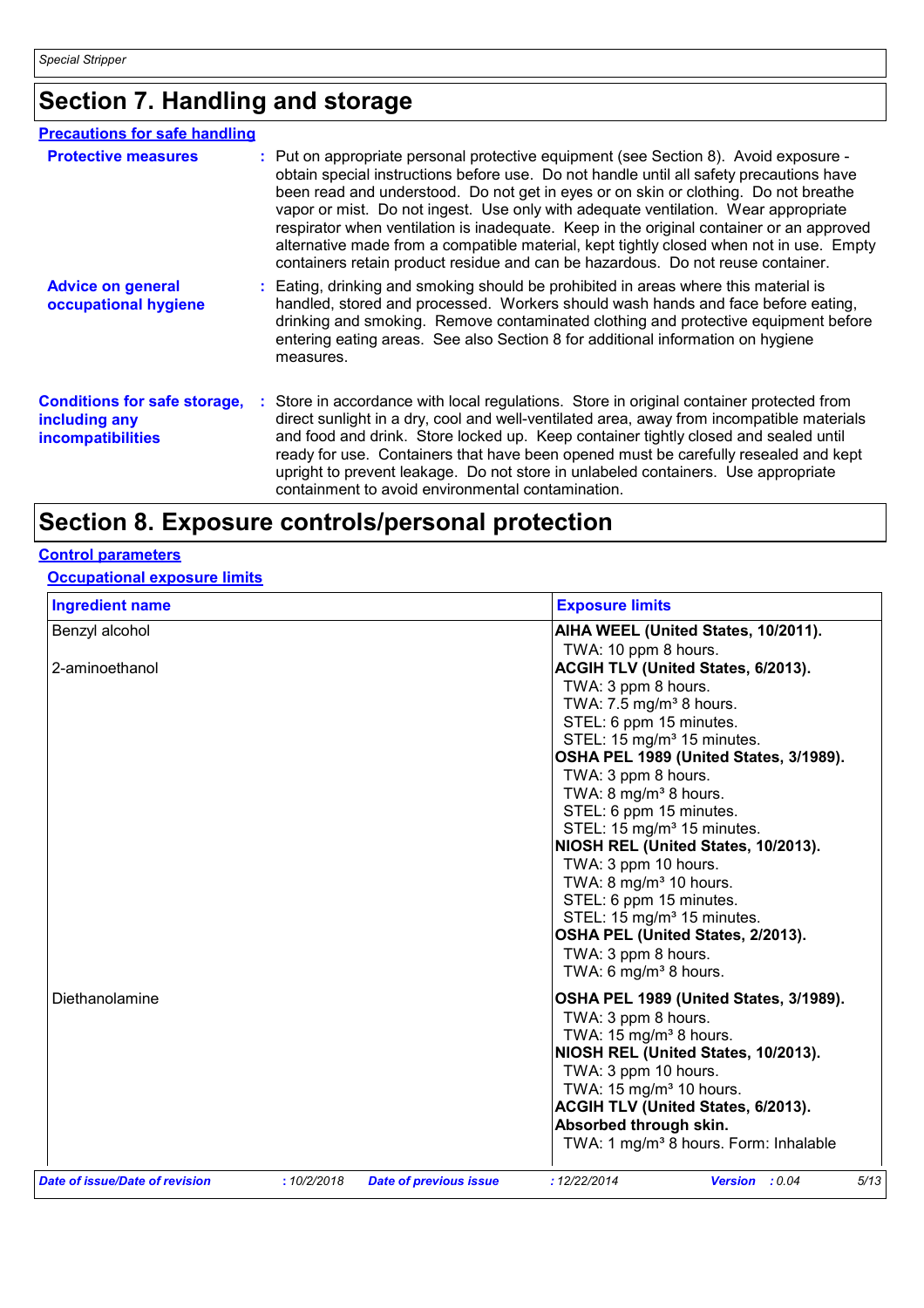### **Section 8. Exposure controls/personal protection**

fraction and vapor

| <b>Appropriate engineering</b><br>controls       | : Use only with adequate ventilation. Use process enclosures, local exhaust ventilation or<br>other engineering controls to keep worker exposure to airborne contaminants below any<br>recommended or statutory limits.                                                                                                                                                                                                                                                                                                                                                                                              |
|--------------------------------------------------|----------------------------------------------------------------------------------------------------------------------------------------------------------------------------------------------------------------------------------------------------------------------------------------------------------------------------------------------------------------------------------------------------------------------------------------------------------------------------------------------------------------------------------------------------------------------------------------------------------------------|
| <b>Environmental exposure</b><br><b>controls</b> | Emissions from ventilation or work process equipment should be checked to ensure<br>they comply with the requirements of environmental protection legislation. In some<br>cases, fume scrubbers, filters or engineering modifications to the process equipment<br>will be necessary to reduce emissions to acceptable levels.                                                                                                                                                                                                                                                                                        |
| <b>Individual protection measures</b>            |                                                                                                                                                                                                                                                                                                                                                                                                                                                                                                                                                                                                                      |
| <b>Hygiene measures</b>                          | : Wash hands, forearms and face thoroughly after handling chemical products, before<br>eating, smoking and using the lavatory and at the end of the working period.<br>Appropriate techniques should be used to remove potentially contaminated clothing.<br>Wash contaminated clothing before reusing. Ensure that eyewash stations and safety<br>showers are close to the workstation location.                                                                                                                                                                                                                    |
| <b>Eye/face protection</b>                       | Safety eyewear complying with an approved standard should be used when a risk<br>assessment indicates this is necessary to avoid exposure to liquid splashes, mists,<br>gases or dusts. If contact is possible, the following protection should be worn, unless<br>the assessment indicates a higher degree of protection: chemical splash goggles and/<br>or face shield. If inhalation hazards exist, a full-face respirator may be required instead.                                                                                                                                                              |
| <b>Skin protection</b>                           |                                                                                                                                                                                                                                                                                                                                                                                                                                                                                                                                                                                                                      |
| <b>Hand protection</b>                           | Chemical-resistant, impervious gloves complying with an approved standard should be<br>worn at all times when handling chemical products if a risk assessment indicates this is<br>necessary. Considering the parameters specified by the glove manufacturer, check<br>during use that the gloves are still retaining their protective properties. It should be<br>noted that the time to breakthrough for any glove material may be different for different<br>glove manufacturers. In the case of mixtures, consisting of several substances, the<br>protection time of the gloves cannot be accurately estimated. |
| <b>Body protection</b>                           | Personal protective equipment for the body should be selected based on the task being<br>performed and the risks involved and should be approved by a specialist before<br>handling this product.                                                                                                                                                                                                                                                                                                                                                                                                                    |
| <b>Other skin protection</b>                     | Appropriate footwear and any additional skin protection measures should be selected<br>based on the task being performed and the risks involved and should be approved by a<br>specialist before handling this product.                                                                                                                                                                                                                                                                                                                                                                                              |
| <b>Respiratory protection</b>                    | Use a properly fitted, air-purifying or air-fed respirator complying with an approved<br>standard if a risk assessment indicates this is necessary. Respirator selection must be<br>based on known or anticipated exposure levels, the hazards of the product and the safe<br>working limits of the selected respirator.                                                                                                                                                                                                                                                                                             |

### **Section 9. Physical and chemical properties**

| <b>Appearance</b>       |                                      |
|-------------------------|--------------------------------------|
| <b>Physical state</b>   | : Liquid                             |
| <b>Color</b>            | : Aqua                               |
| <b>Odor</b>             | : Bland                              |
| <b>Odor threshold</b>   | : Not available                      |
| pH                      | $: 10.5$ to 11.5                     |
| <b>Melting point</b>    | : $0^{\circ}$ C (32 $^{\circ}$ F)    |
| <b>Boiling point</b>    | : $100^{\circ}$ C (212 $^{\circ}$ F) |
| <b>Flash point</b>      | : Closed cup: >93.334°C (>200°F)     |
| <b>Evaporation rate</b> | : Not available                      |
|                         |                                      |

*Date of issue/Date of revision* **:** *10/2/2018 Date of previous issue : 12/22/2014 Version : 0.04 6/13*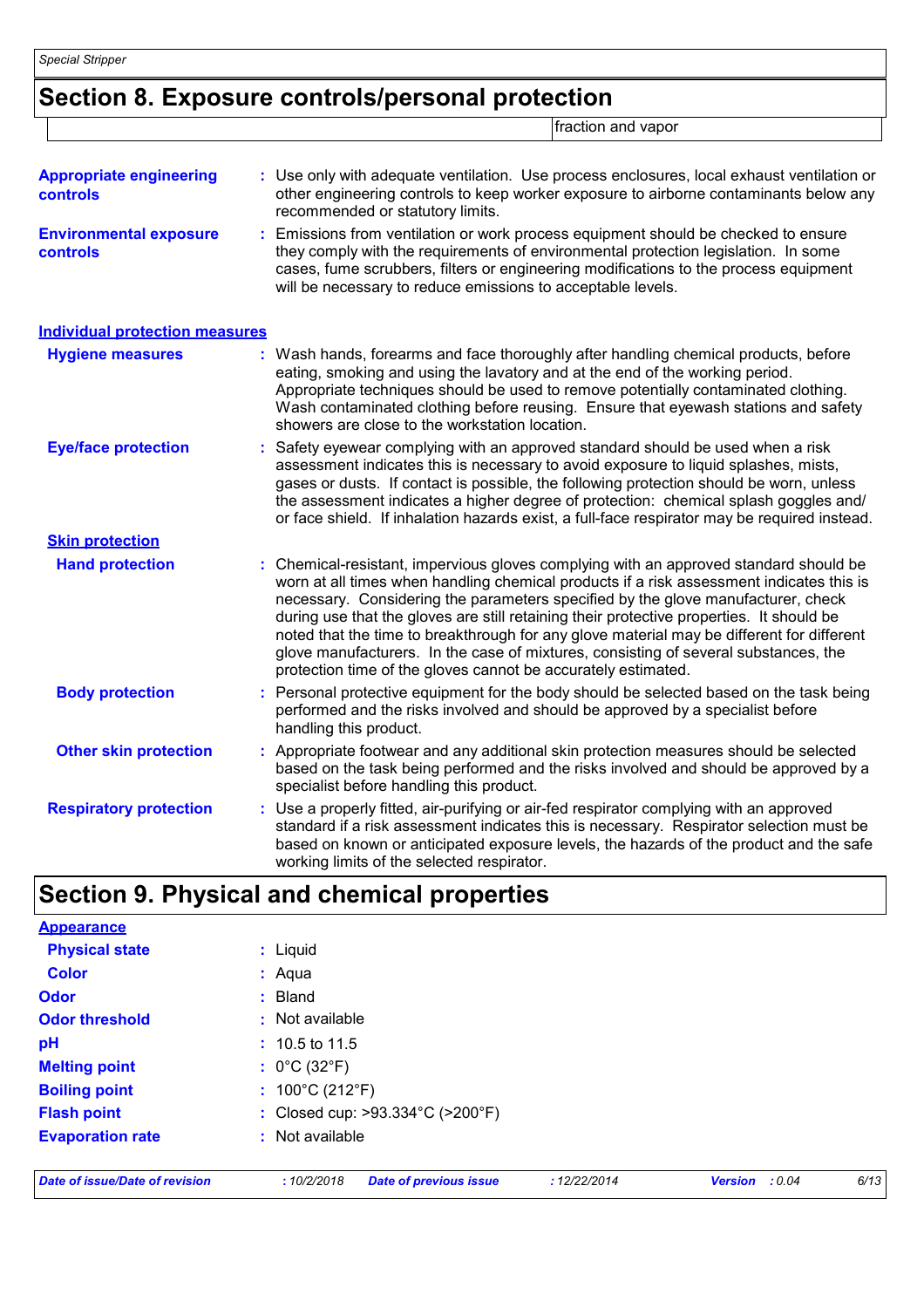### **Section 9. Physical and chemical properties**

| <b>Flammability (solid, gas)</b>                  | : Not available                           |
|---------------------------------------------------|-------------------------------------------|
| Lower and upper explosive<br>(flammable) limits   | $:$ Not available                         |
| <b>Vapor pressure</b>                             | $:$ <4 kPa (<30 mm Hg) [room temperature] |
| <b>Vapor density</b>                              | : <1 [Air = 1]                            |
| <b>Specific gravity</b>                           | : $1.01$ g/cm <sup>3</sup>                |
| <b>Solubility</b>                                 | $:$ Not available                         |
| <b>Partition coefficient: n-</b><br>octanol/water | $:$ Not available                         |
| <b>Auto-ignition temperature</b>                  | $:$ Not available                         |
| <b>Viscosity</b>                                  | : Not available                           |
| <b>VOC content</b>                                | $: 16.5\%$                                |

VOCs are calculated following the requirements under 40 CFR, Part 59, Subpart C for Consumer Products and Subpart D for Architectural Coatings.

### **Section 10. Stability and reactivity**

| <b>Reactivity</b>                            | : No specific test data related to reactivity available for this product or its ingredients.              |
|----------------------------------------------|-----------------------------------------------------------------------------------------------------------|
| <b>Chemical stability</b>                    | : The product is stable.                                                                                  |
| <b>Possibility of hazardous</b><br>reactions | : Under normal conditions of storage and use, hazardous reactions will not occur.                         |
| <b>Conditions to avoid</b>                   | : No specific data.                                                                                       |
| <b>Incompatible materials</b>                | : No specific data.                                                                                       |
| <b>Hazardous decomposition</b><br>products   | : Under normal conditions of storage and use, hazardous decomposition products should<br>not be produced. |

### **Section 11. Toxicological information**

#### **Information on toxicological effects**

#### **Acute toxicity**

| <b>Product/ingredient name</b> | <b>Result</b> | <b>Species</b> | <b>Dose</b>  | <b>Exposure</b> |
|--------------------------------|---------------|----------------|--------------|-----------------|
| Benzyl alcohol                 | LD50 Dermal   | Rabbit         | $2000$ mg/kg |                 |
|                                | LD50 Oral     | Rat            | 1230 mg/kg   |                 |
| l 2-aminoethanol               | LD50 Oral     | Rat            | 1720 mg/kg   |                 |
| Coconut oil diethanolamide     | ILD50 Dermal  | Rabbit         | 12200 mg/kg  |                 |
|                                | LD50 Oral     | Rat            | 1600 mg/kg   |                 |
| Diethanolamine                 | LD50 Dermal   | Rabbit         | 12200 mg/kg  |                 |
|                                | LD50 Oral     | Rat            | 710 mg/kg    |                 |

**Irritation/Corrosion**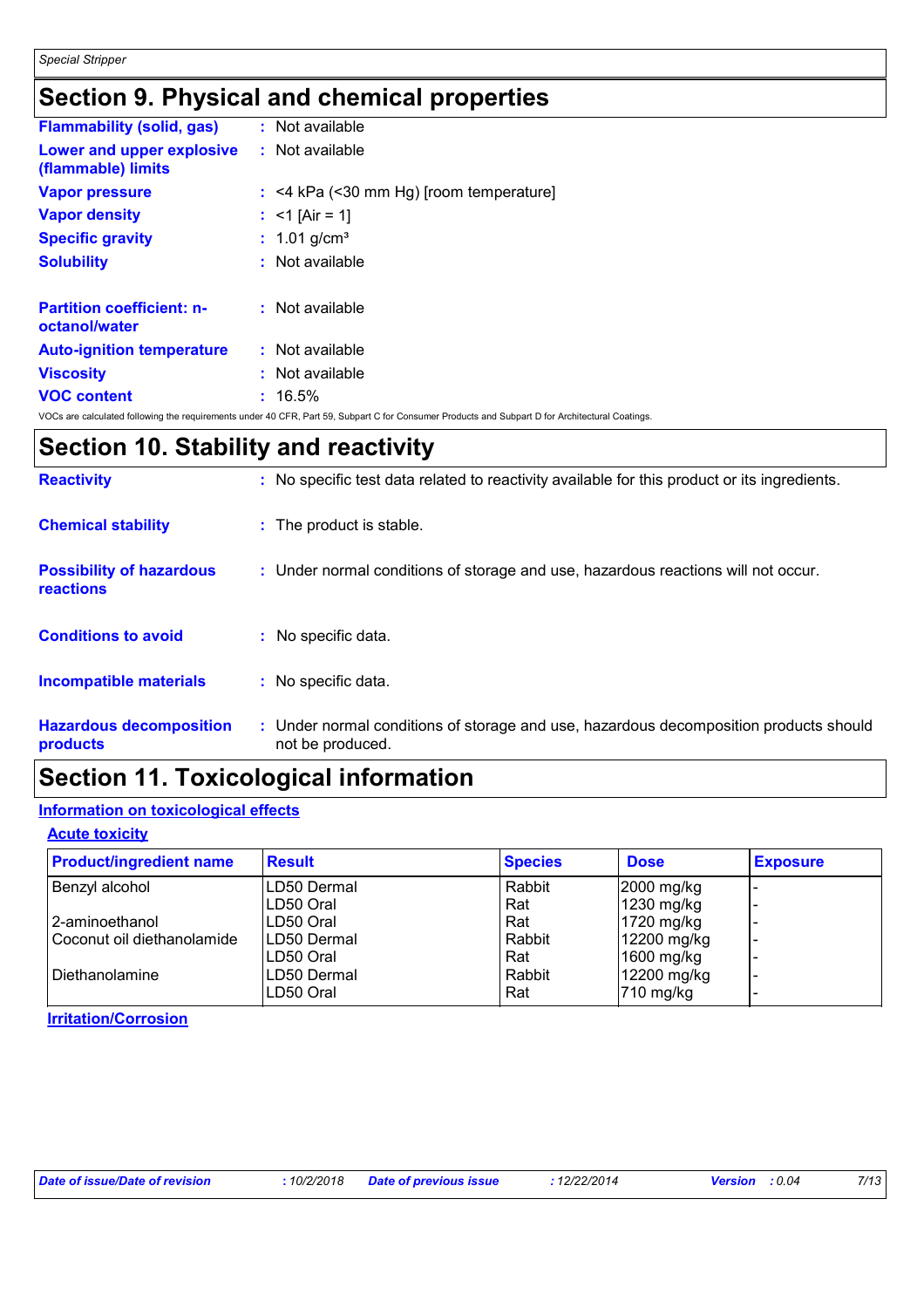### **Section 11. Toxicological information**

| <b>Product/ingredient name</b> | <b>Result</b>            | <b>Species</b> | <b>Score</b> | <b>Exposure</b>            | <b>Observation</b> |
|--------------------------------|--------------------------|----------------|--------------|----------------------------|--------------------|
| Benzyl alcohol                 | Skin - Mild irritant     | Man            |              | 48 hours 16<br>milligrams  | $\blacksquare$     |
|                                | Skin - Moderate irritant | Pig            |              | 100 Percent                |                    |
|                                | Skin - Moderate irritant | Rabbit         |              | 24 hours 100<br>milligrams |                    |
| 2-aminoethanol                 | Eyes - Severe irritant   | Rabbit         |              | 250<br>Micrograms          |                    |
|                                | Skin - Moderate irritant | Rabbit         |              | 505<br>milligrams          | ٠                  |
| Coconut oil diethanolamide     | Eyes - Severe irritant   | Rabbit         |              | 100<br>microliters         |                    |
|                                | Skin - Moderate irritant | Rabbit         |              | 300<br>microliters         |                    |
| Diethanolamine                 | Eyes - Severe irritant   | Rabbit         |              | 24 hours 750<br>Micrograms | Ĭ.                 |
|                                | Eyes - Severe irritant   | Rabbit         |              | 5500<br>milligrams         |                    |
|                                | Skin - Mild irritant     | Rabbit         |              | 24 hours 500<br>milligrams |                    |
|                                | Skin - Mild irritant     | Rabbit         |              | 50 milligrams              | ÷                  |

#### **Sensitization**

Not available

#### **Mutagenicity**

Not available

#### **Carcinogenicity**

Not available

#### **Classification**

| <b>Product/ingredient name</b>                   | <b>OSHA</b> | <b>IARC</b> | <b>NTP</b> |
|--------------------------------------------------|-------------|-------------|------------|
| l Coconut oil diethanolamide<br>l Diethanolamine |             | 2B<br>2Β    |            |

#### **Reproductive toxicity**

Not available

#### **Teratogenicity**

Not available

#### **Specific target organ toxicity (single exposure)**

Not available

#### **Specific target organ toxicity (repeated exposure)**

Not available

#### **Aspiration hazard**

Not available

#### **Information on the likely :** Not available

#### **routes of exposure**

#### **Potential acute health effects**

**Eye contact :** Causes serious eye damage.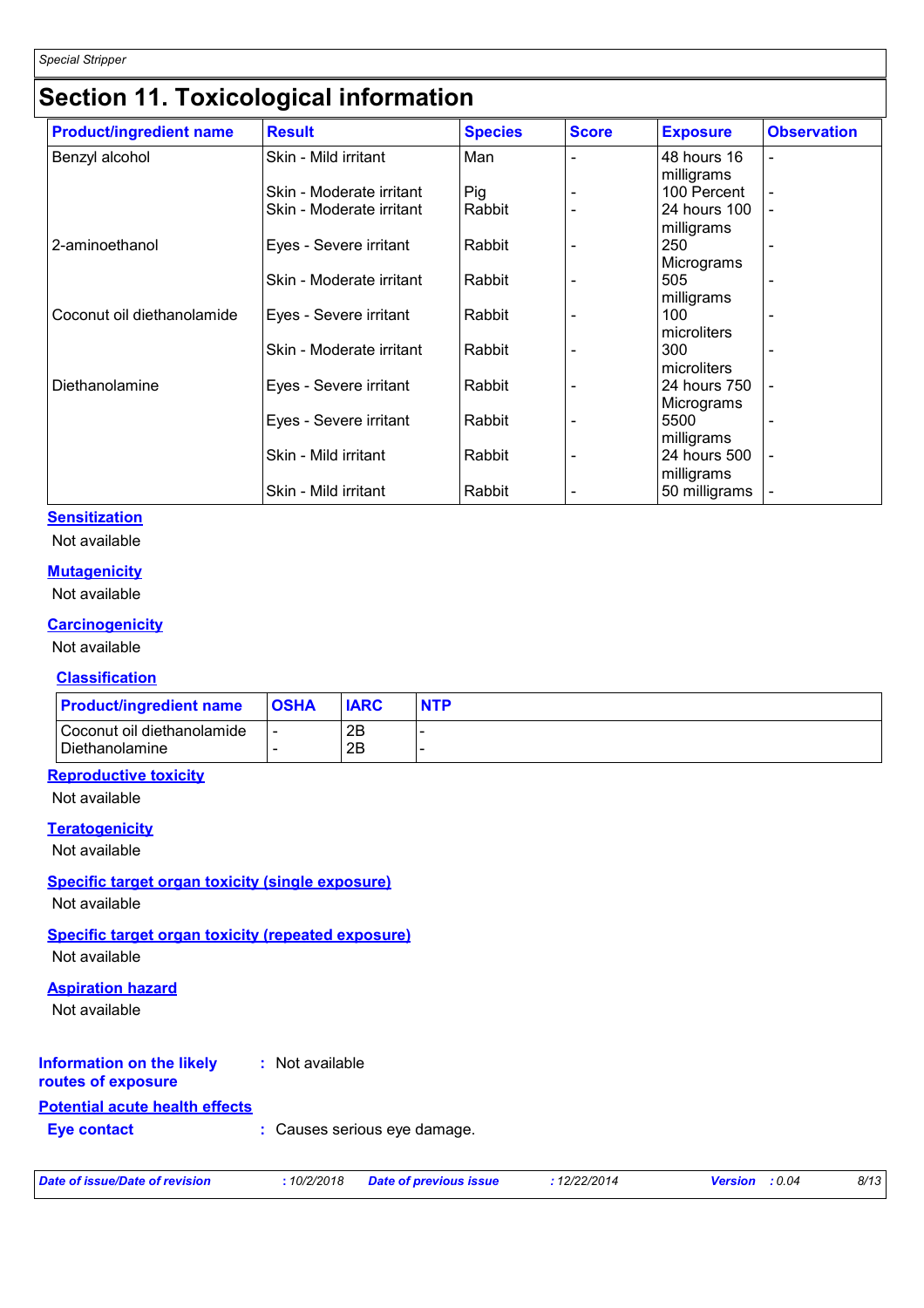|                                                                    | <b>Section 11. Toxicological information</b>                                                                                                                                                                                                 |
|--------------------------------------------------------------------|----------------------------------------------------------------------------------------------------------------------------------------------------------------------------------------------------------------------------------------------|
| <b>Inhalation</b>                                                  | : Harmful if inhaled. May give off gas, vapor or dust that is very irritating or corrosive to<br>the respiratory system. Exposure to decomposition products may cause a health<br>hazard. Serious effects may be delayed following exposure. |
| <b>Skin contact</b>                                                | : Causes severe burns.                                                                                                                                                                                                                       |
| <b>Ingestion</b>                                                   | : Harmful if swallowed. May cause burns to mouth, throat and stomach.                                                                                                                                                                        |
|                                                                    | <b>Symptoms related to the physical, chemical and toxicological characteristics</b>                                                                                                                                                          |
| <b>Eye contact</b>                                                 | : Adverse symptoms may include the following:<br>pain<br>watering<br>redness                                                                                                                                                                 |
| <b>Inhalation</b>                                                  | : No specific data.                                                                                                                                                                                                                          |
| <b>Skin contact</b>                                                | : Adverse symptoms may include the following:<br>pain or irritation<br>redness<br>blistering may occur                                                                                                                                       |
| <b>Ingestion</b>                                                   | : Adverse symptoms may include the following:<br>stomach pains                                                                                                                                                                               |
| <b>Short term exposure</b>                                         | Delayed and immediate effects and also chronic effects from short and long term exposure                                                                                                                                                     |
| <b>Potential immediate</b><br>effects                              | : Not available                                                                                                                                                                                                                              |
| <b>Potential delayed effects</b>                                   | : Not available                                                                                                                                                                                                                              |
| <b>Long term exposure</b><br><b>Potential immediate</b><br>effects | : Not available                                                                                                                                                                                                                              |
| <b>Potential delayed effects</b>                                   | : Not available                                                                                                                                                                                                                              |
| <b>Potential chronic health effects</b>                            |                                                                                                                                                                                                                                              |
| Not available                                                      |                                                                                                                                                                                                                                              |
| <b>General</b>                                                     | : No known significant effects or critical hazards.                                                                                                                                                                                          |
| <b>Carcinogenicity</b>                                             | : Suspected of causing cancer. Risk of cancer depends on duration and level of<br>exposure.                                                                                                                                                  |
| <b>Mutagenicity</b>                                                | No known significant effects or critical hazards.                                                                                                                                                                                            |
| <b>Teratogenicity</b>                                              | No known significant effects or critical hazards.                                                                                                                                                                                            |
| <b>Developmental effects</b>                                       | No known significant effects or critical hazards.                                                                                                                                                                                            |
| <b>Fertility effects</b>                                           | No known significant effects or critical hazards.                                                                                                                                                                                            |

### **Numerical measures of toxicity**

| <b>Acute toxicity estimates</b>             |                            |  |  |  |
|---------------------------------------------|----------------------------|--|--|--|
| Route                                       | <b>ATE value</b>           |  |  |  |
| <b>Oral</b><br>Inhalation (dusts and mists) | 1366.7 mg/kg<br>2.308 mg/l |  |  |  |

| Date of issue/Date of revision |  |
|--------------------------------|--|
|                                |  |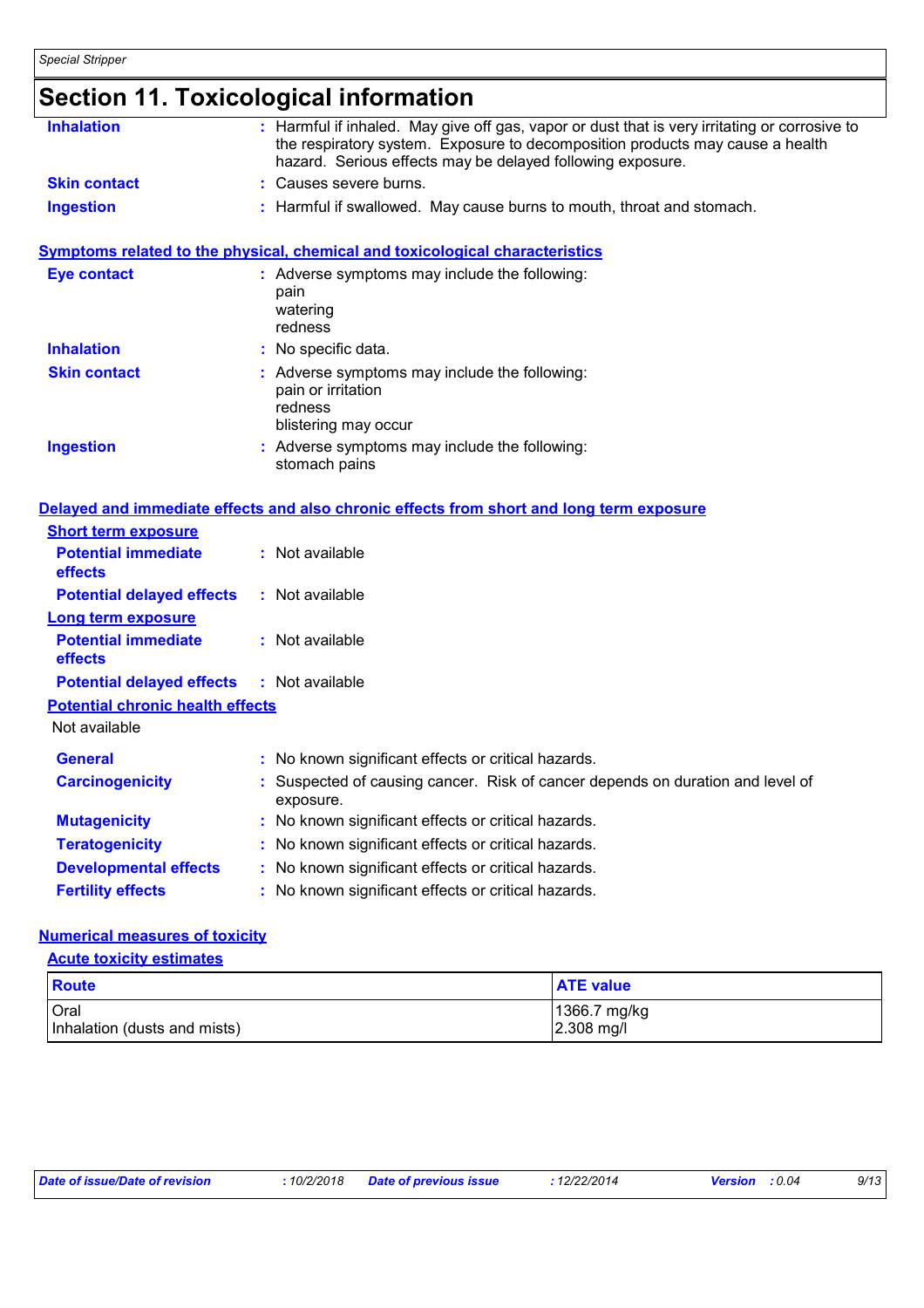### **Section 12. Ecological information**

| <b>Toxicity</b>                  |                                                                       |                                                                              |                      |
|----------------------------------|-----------------------------------------------------------------------|------------------------------------------------------------------------------|----------------------|
| <b>Product/ingredient name</b>   | <b>Result</b>                                                         | <b>Species</b>                                                               | <b>Exposure</b>      |
| Benzyl alcohol<br>2-aminoethanol | Acute LC50 10000 µg/l Fresh water<br>Acute EC50 8.42 mg/l Fresh water | Fish - Lepomis macrochirus<br>Algae - Desmodesmus<br>subspicatus             | 96 hours<br>72 hours |
|                                  | Acute LC50 100000 µg/l Marine water                                   | Crustaceans - Crangon crangon -<br>Adult                                     | 48 hours             |
|                                  | Acute LC50 170000 µg/l Fresh water                                    | Fish - Carassius auratus                                                     | 96 hours             |
| Diethanolamine                   | Acute EC50 12 mg/l Fresh water                                        | Algae - Pseudokirchneriella<br>subcapitata                                   | 96 hours             |
|                                  | Acute LC50 28800 µg/l Fresh water                                     | Crustaceans - Ceriodaphnia<br>dubia - Neonate                                | 48 hours             |
|                                  | Acute LC50 2150 µg/l Fresh water                                      | Daphnia - Daphnia pulex                                                      | 48 hours             |
|                                  | Acute LC50 100 mg/l Fresh water                                       | Fish - Pimephales promelas -<br>Juvenile (Fledgling, Hatchling,<br>Weanling) | 96 hours             |

#### **Persistence and degradability**

Not available

#### **Bioaccumulative potential**

| <b>Product/ingredient name</b> | LogP <sub>ow</sub> | <b>BCF</b> | <b>Potential</b> |
|--------------------------------|--------------------|------------|------------------|
| Benzyl alcohol                 | 0.87               |            | low              |
| 2-aminoethanol                 | $-1.31$            |            | low              |
| Diethanolamine                 | $-1.43$            |            | low              |

#### **Mobility in soil**

| <b>Soil/water partition</b> | : Not available |
|-----------------------------|-----------------|
| <b>coefficient (Koc)</b>    |                 |

**Other adverse effects** : No known significant effects or critical hazards.

### **Section 13. Disposal considerations**

**Disposal methods :**

The generation of waste should be avoided or minimized wherever possible. Disposal of this product, solutions and any by-products should at all times comply with the requirements of environmental protection and waste disposal legislation and any regional local authority requirements. Dispose of surplus and non-recyclable products via a licensed waste disposal contractor. Waste should not be disposed of untreated to the sewer unless fully compliant with the requirements of all authorities with jurisdiction. Waste packaging should be recycled. Incineration or landfill should only be considered when recycling is not feasible. This material and its container must be disposed of in a safe way. Care should be taken when handling emptied containers that have not been cleaned or rinsed out. Empty containers or liners may retain some product residues. Avoid dispersal of spilled material and runoff and contact with soil, waterways, drains and sewers.

| Date of issue/Date of revision | : 10/2/2018 Date of previous issue | · 12/22/2014 | <b>Version</b> : 0.04 | 10/13 |
|--------------------------------|------------------------------------|--------------|-----------------------|-------|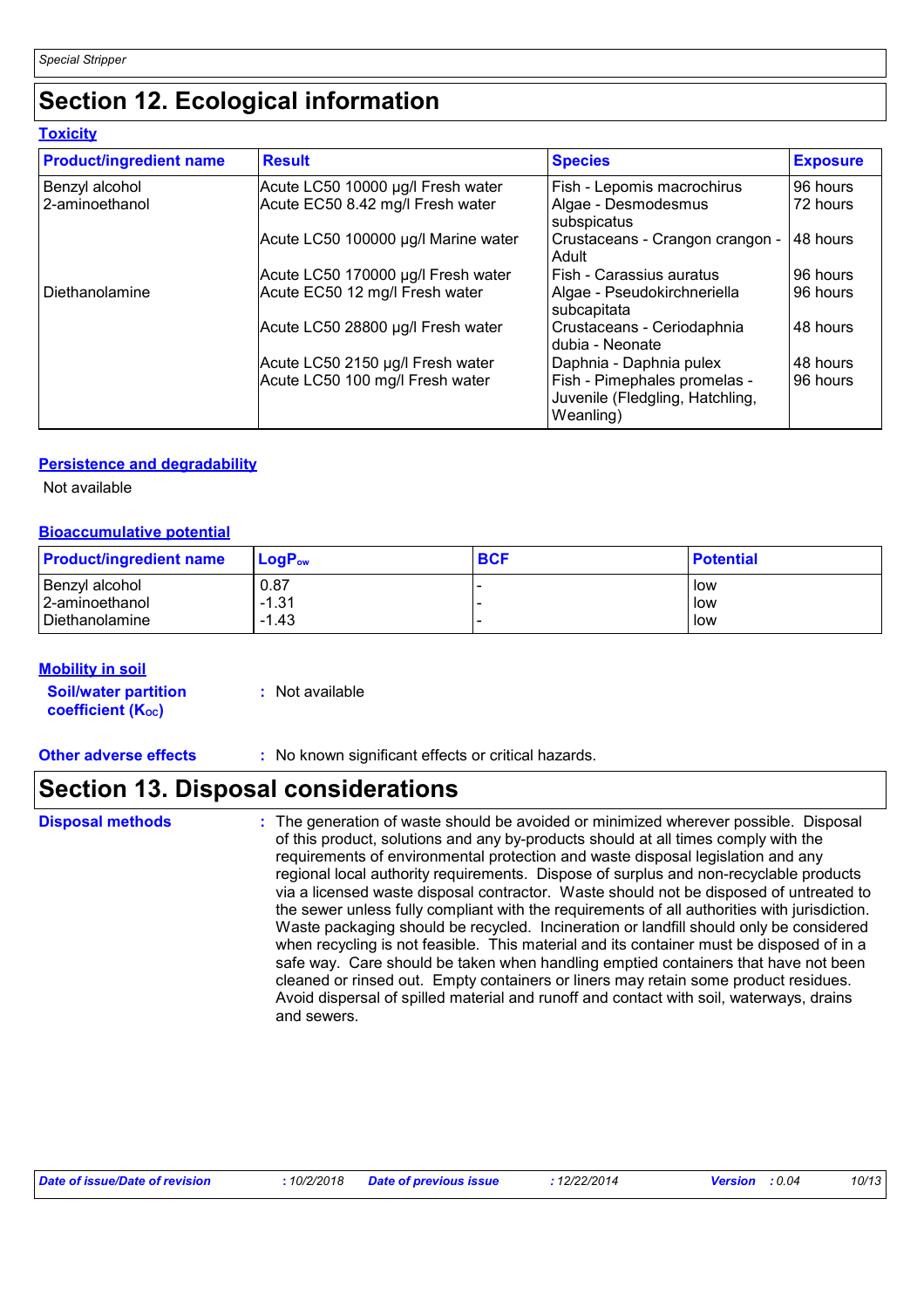### **Section 14. Transport information**

|                                      | <b>DOT Classification</b>                             | <b>IMDG</b>                                           | <b>IATA</b>                                          |
|--------------------------------------|-------------------------------------------------------|-------------------------------------------------------|------------------------------------------------------|
| <b>UN number</b>                     | <b>UN1719</b>                                         | <b>UN1719</b>                                         | <b>UN1719</b>                                        |
| <b>UN proper shipping</b><br>name    | Caustic alkali liquids, n.o.<br>s. (Monoethanolamine) | Caustic alkali liquids, n.o.<br>s. (Monoethanolamine) | Caustic alkali liquids, n.o.s.<br>(Monoethanolamine) |
| <b>Transport hazard</b><br>class(es) | 8<br>CORROSIVE                                        | 8<br>ے گند                                            | 8<br>≚≚∈                                             |
| <b>Packing group</b>                 | $\mathbf{III}$                                        | III                                                   | Ш                                                    |
| <b>Environmental</b><br>hazards      | Yes.                                                  | Yes.                                                  | No.                                                  |
| <b>Additional</b><br>information     |                                                       |                                                       |                                                      |

**Special precautions for user Transport within user's premises:** always transport in closed containers that are **:** upright and secure. Ensure that persons transporting the product know what to do in the event of an accident or spillage.

**Transport in bulk according :** Not available **to Annex II of MARPOL and the IBC Code**

### **Section 15. Regulatory information**

**U.S. Federal regulations : United States inventory (TSCA 8b)**: All components are listed or exempted.

**Clean Air Act Section 112 (b) Hazardous Air Pollutants (HAPs) :** Not listed **SARA 311/312 Classification :** Immediate (acute) health hazard

Delayed (chronic) health hazard

#### **Composition/information on ingredients**

| <b>Name</b>                | $\frac{9}{6}$ | <b>Fire</b> | <b>Sudden</b><br>hazard release of<br><b>pressure</b> | <b>Reactive</b> | <b>Immediate</b><br>(acute)<br>health<br>hazard | <b>Delayed</b><br>(chronic)<br>health<br>hazard |
|----------------------------|---------------|-------------|-------------------------------------------------------|-----------------|-------------------------------------------------|-------------------------------------------------|
| Benzyl alcohol             | $60 - 100$    | INo.        | No.                                                   | No.             | Yes.                                            | No.                                             |
| 2-aminoethanol             | $10 - 30$     | Yes.        | No.                                                   | No.             | Yes.                                            | No.                                             |
| Coconut oil diethanolamide | $5 - 10$      | No.         | No.                                                   | No.             | Yes.                                            | Yes.                                            |
| l Diethanolamine           | $0 - 1$       | INo.        | No.                                                   | No.             | Yes.                                            | Yes.                                            |

### **State regulations**

#### **California Prop. 65**

**WARNING**: Cancer - www.P65Warnings.ca.gov.

|  |  | Date of issue/Date of revision |  |
|--|--|--------------------------------|--|
|  |  |                                |  |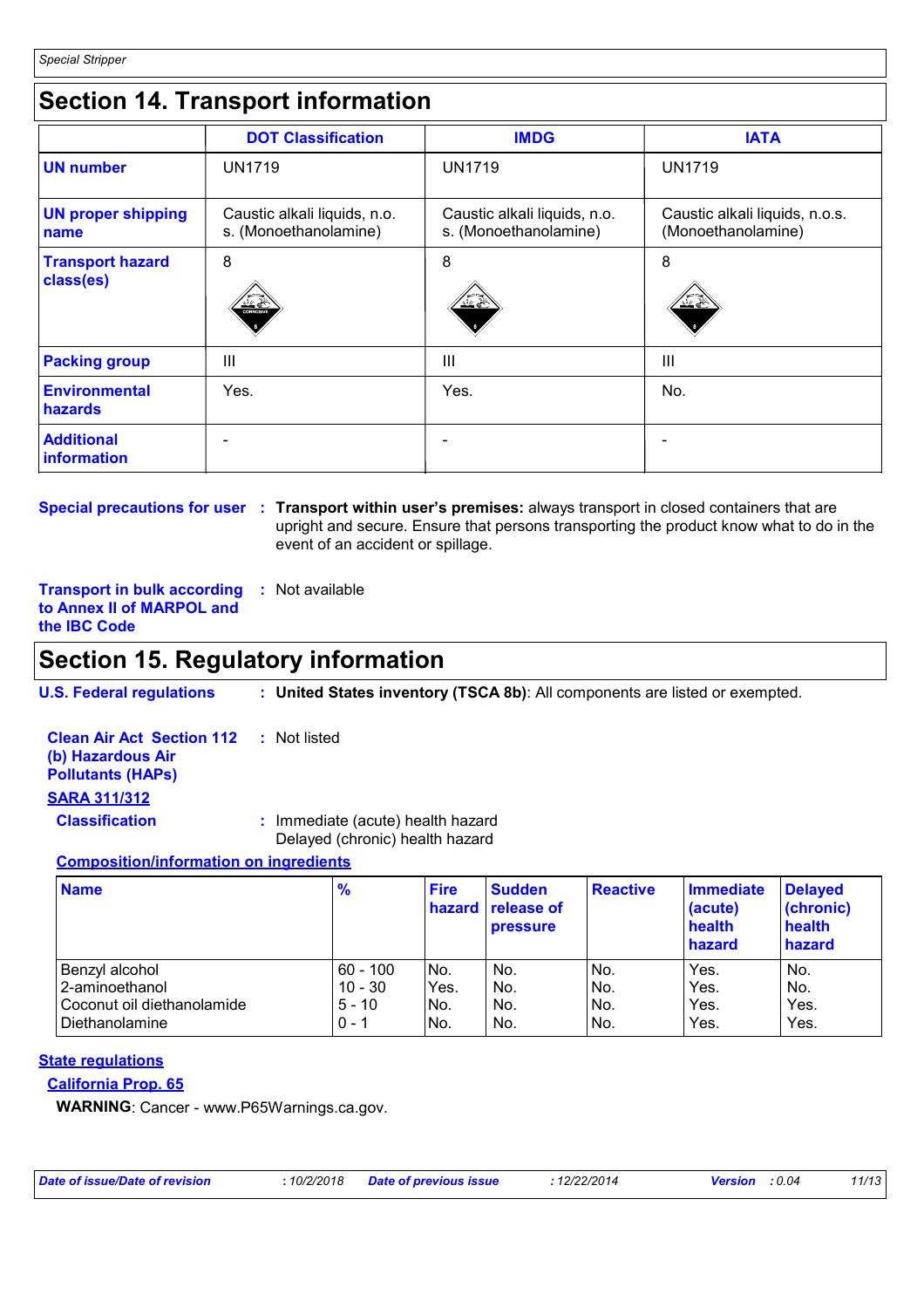### **Section 15. Regulatory information**

| Ingredient name            | <b>Cancer</b> | <b>Reproductive</b> | No significant risk<br><b>I</b> evel | <b>Max acceptable</b><br>dosage |
|----------------------------|---------------|---------------------|--------------------------------------|---------------------------------|
| Coconut oil diethanolamide | Yes.          | INo.                | No.                                  | INo.                            |
| Diethanolamine             | Yes.          | No.                 | No.                                  | No.                             |

#### **International regulations**

**Canada inventory :** All components are listed or exempted.

### **Section 16. Other information**

**Hazardous Material Information System (U.S.A.)**



**Caution: HMIS® ratings are based on a 0-4 rating scale, with 0 representing minimal hazards or risks, and 4 representing significant hazards or risks. Although HMIS® ratings and the associated label are not required on SDSs or products leaving a facility under 29 CFR 1910.1200, the preparer may choose to provide them. HMIS® ratings are to be used with a fully implemented HMIS® program. HMIS® is a registered trademark and service mark of the American Coatings Association, Inc.**

**The customer is responsible for determining the PPE code for this material. For more information on HMIS® Personal Protective Equipment (PPE) codes, consult the HMIS® Implementation Manual.**

#### **National Fire Protection Association (U.S.A.)**



**Reprinted with permission from NFPA 704-2001, Identification of the Hazards of Materials for Emergency Response Copyright ©1997, National Fire Protection Association, Quincy, MA 02269. This reprinted material is not the complete and official position of the National Fire Protection Association, on the referenced subject which is represented only by the standard in its entirety.**

**Copyright ©2001, National Fire Protection Association, Quincy, MA 02269. This warning system is intended to be interpreted and applied only by properly trained individuals to identify fire, health and reactivity hazards of chemicals. The user is referred to certain limited number of chemicals with recommended classifications in NFPA 49 and NFPA 325, which would be used as a guideline only. Whether the chemicals are classified by NFPA or not, anyone using the 704 systems to classify chemicals does so at their own risk.**

| <b>History</b>                    |                                                                                                                                                                                                                                                                                                                                                                                                                                                                                                                                                 |                        |              |                |        |       |  |
|-----------------------------------|-------------------------------------------------------------------------------------------------------------------------------------------------------------------------------------------------------------------------------------------------------------------------------------------------------------------------------------------------------------------------------------------------------------------------------------------------------------------------------------------------------------------------------------------------|------------------------|--------------|----------------|--------|-------|--|
| Date of printing                  | : 10/2/2018                                                                                                                                                                                                                                                                                                                                                                                                                                                                                                                                     |                        |              |                |        |       |  |
| Date of issue/Date of<br>revision | : 10/2/2018                                                                                                                                                                                                                                                                                                                                                                                                                                                                                                                                     |                        |              |                |        |       |  |
| Date of previous issue            | : 12/22/2014                                                                                                                                                                                                                                                                                                                                                                                                                                                                                                                                    |                        |              |                |        |       |  |
| <b>Key to abbreviations</b>       | $\therefore$ ATE = Acute Toxicity Estimate<br><b>BCF</b> = Bioconcentration Factor<br>GHS = Globally Harmonized System of Classification and Labelling of Chemicals<br>IATA = International Air Transport Association<br>IBC = Intermediate Bulk Container<br><b>IMDG = International Maritime Dangerous Goods</b><br>LogPow = logarithm of the octanol/water partition coefficient<br>MARPOL = International Convention for the Prevention of Pollution From Ships, 1973<br>as modified by the Protocol of 1978. ("Marpol" = marine pollution) |                        |              |                |        |       |  |
| Date of issue/Date of revision    | :10/2/2018                                                                                                                                                                                                                                                                                                                                                                                                                                                                                                                                      | Date of previous issue | : 12/22/2014 | <b>Version</b> | : 0.04 | 12/13 |  |